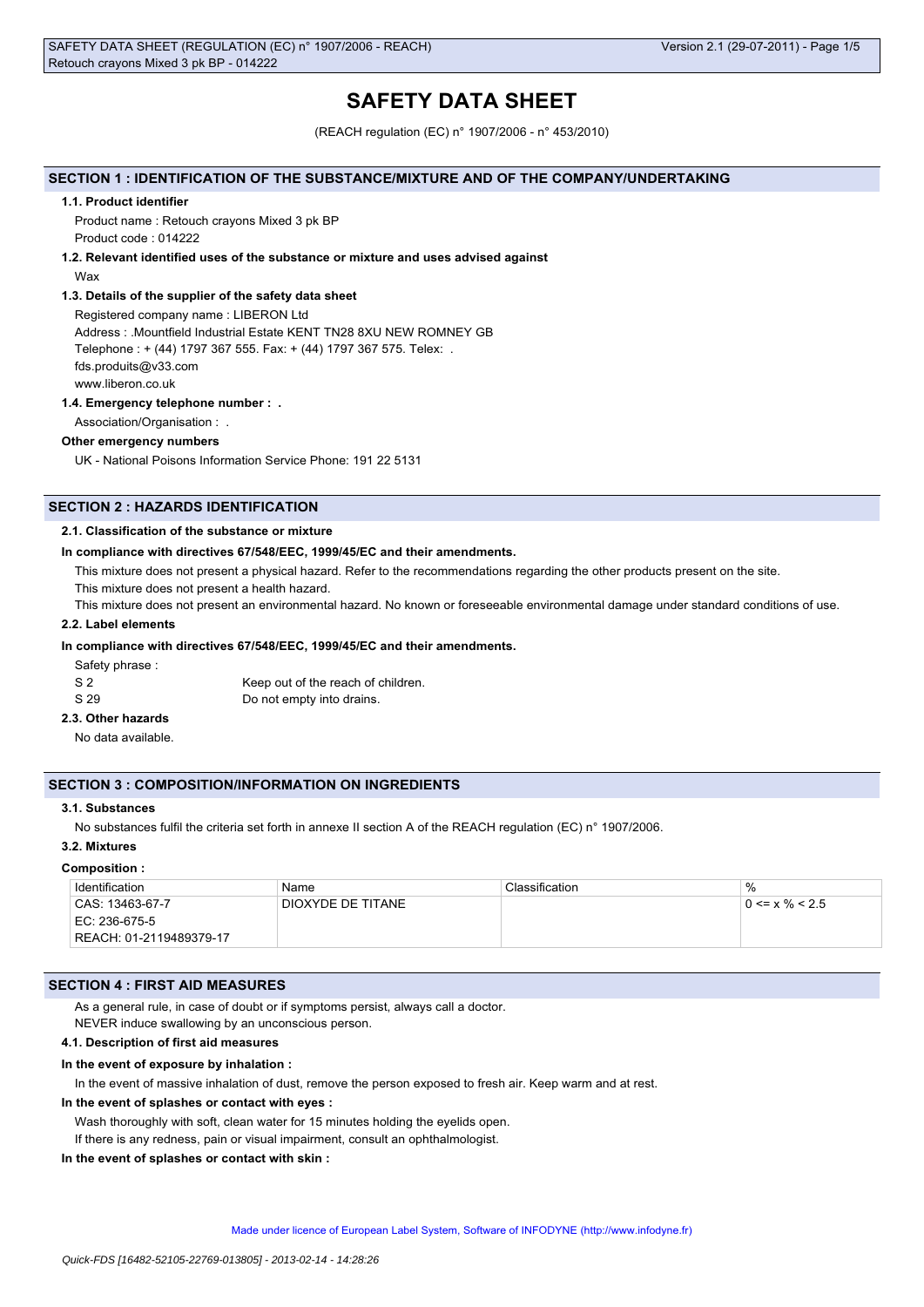Watch out for any remaining product between skin and clothing, watches, shoes, etc.

#### **In the event of swallowing :**

Seek medical attention, showing the label.

# **4.2. Most important symptoms and effects, both acute and delayed**

No data available.

**4.3. Indication of any immediate medical attention and special treatment needed**

No data available.

# **SECTION 5 : FIREFIGHTING MEASURES**

Flammable.

#### **5.1. Extinguishing media**

Keep packages cool when in the vicinity of flames.

# **Suitable methods of extinction**

- In the event of a fire, use :
- sprayed water or water mist
- foam
- multipurpose ABC powder
- BC powder
- carbon dioxide (CO2)

#### **Unsuitable methods of extinction**

In the event of a fire, do not use :

- water jet

### **5.2. Special hazards arising from the substance or mixture**

A fire will often produce a thick black smoke. Exposure to decomposition products may be hazardous to health.

Do not breathe in smoke.

In the event of a fire, the following may be formed :

- carbon monoxide (CO)
- carbon dioxide (CO2)

#### **5.3. Advice for firefighters**

No data available.

# **SECTION 6 : ACCIDENTAL RELEASE MEASURES**

# **6.1. Personal precautions, protective equipment and emergency procedures**

Consult the safety measures listed under headings 7 and 8.

# **For non fire-fighters**

Avoid inhaling dust.

#### **For fire-fighters**

Fire-fighters will be equipped with suitable personal protective equipment (See section 8).

#### **6.2. Environmental precautions**

Prevent any material from entering drains or waterways.

# **6.3. Methods and material for containment and cleaning up**

Retrieve the product by mechanical means (sweeping/vacuuming).

#### **6.4. Reference to other sections**

No data available.

# **SECTION 7 : HANDLING AND STORAGE**

Requirements relating to storage premises apply to all facilities where the mixture is handled.

#### **7.1. Precautions for safe handling**

Always wash hands after handling.

#### **Fire prevention :**

# Prevent access by unauthorised personnel.

**Recommended equipment and procedures :**

For personal protection, see section 8.

Observe precautions stated on label and also industrial safety regulations.

### **Prohibited equipment and procedures :**

No smoking, eating or drinking in areas where the mixture is used.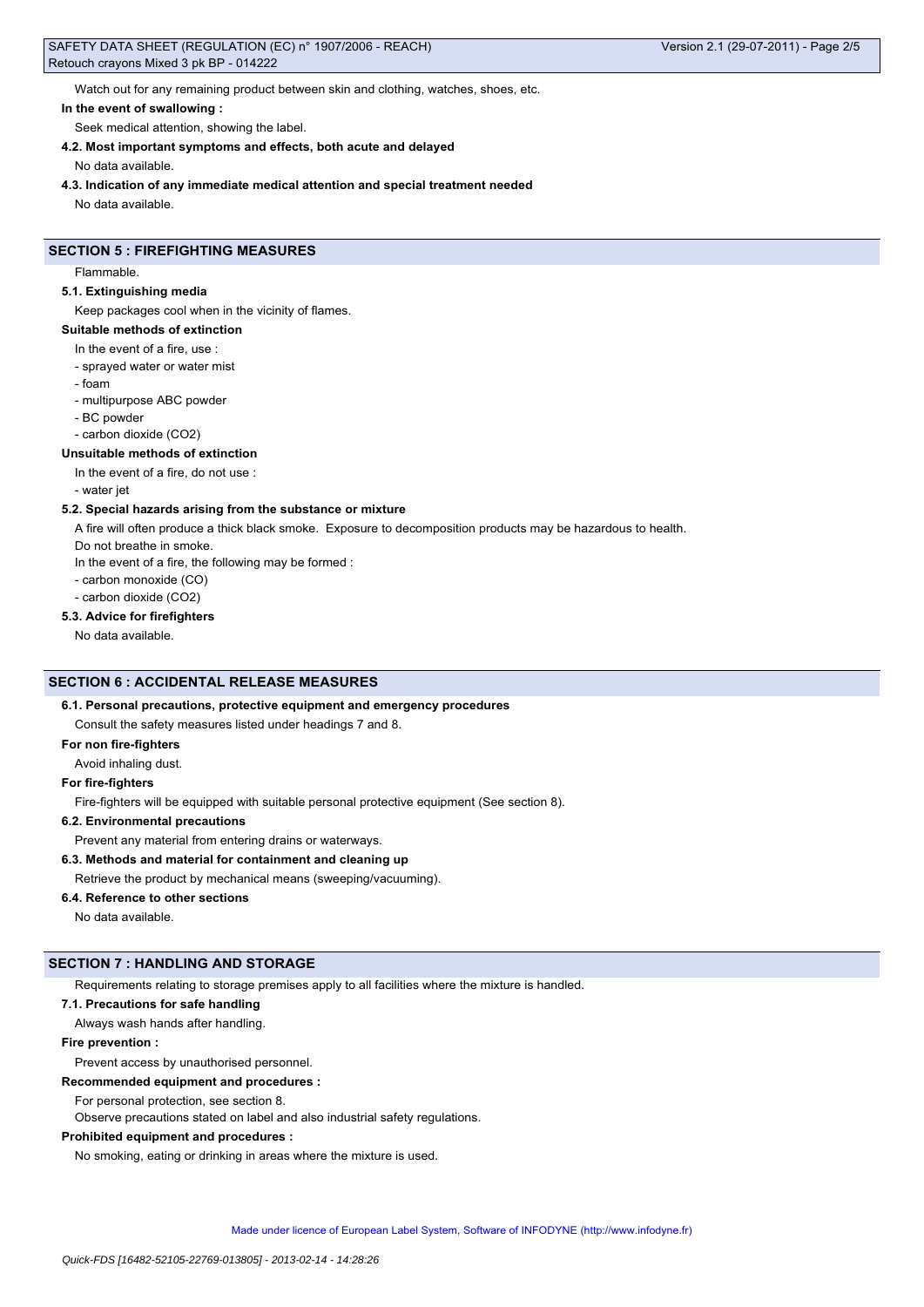# **7.2. Conditions for safe storage, including any incompatibilities**

No data available.

#### **Storage**

Keep out of reach of children.

#### **Packaging**

Always keep in packaging made of an identical material to the original.

### **7.3. Specific end use(s)**

No data available.

# **SECTION 8 : EXPOSURE CONTROLS/PERSONAL PROTECTION**

#### **8.1. Control parameters**

### **Occupational exposure limits :**

- ACGIH TLV (American Conference of Governmental Industrial Hygienists, Threshold Limit Values, 2010) :

| CAS                                                       | TWA :                            | STEL:         | Ceiling:    | Definition:              | Criteria : |         |
|-----------------------------------------------------------|----------------------------------|---------------|-------------|--------------------------|------------|---------|
| 13463-67-7                                                | $10 \text{ mg/m}$                |               |             |                          |            |         |
|                                                           | - France (INRS - ED984 : 2008) : |               |             |                          |            |         |
| CAS                                                       | $VME-ppm$ :                      | $VME-mq/m3$ : | $VLE-ppm$ : | $VLE-mq/m3$ :            | Notes:     | TMP No: |
| 13463-67-7                                                |                                  | 10            |             |                          |            |         |
| - UK / WEL (Workplace exposure limits, EH40/2005, 2007) : |                                  |               |             |                          |            |         |
| CAS                                                       | TWA :                            | STEL:         | Ceiling:    | Definition:              | Criteria : |         |
| 13463-67-7                                                | $10$ mg/m $3$                    |               |             | $\overline{\phantom{0}}$ | TI         |         |

### **8.2. Exposure controls**

#### **Personal protection measures, such as personal protective equipment**

Use personal protective equipment that is clean and has been properly maintained.

Store personal protective equipment in a clean place, away from the work area.

Never eat, drink or smoke during use. Remove and wash contaminated clothing before re-using. Ensure that there is adequate ventilation, especially in confined areas.

### **- Eye / face protection**

#### Avoid contact with eyes.

Use eye protectors designed to protect against liquid splashes

Before handling, wear safety goggles in accordance with standard EN166.

Before handling powders or dust emission, wear mask goggles in accordance with standard EN166.

# **- Hand protection**

Wear suitable protective gloves in the event of prolonged or repeated skin contact.

Type of gloves recommended :

- Natural latex
- Nitrile rubber (butadiene-acrylonitrile copolymer rubber (NBR))
- PVC (polyvinyl chloride)
- Butyl Rubber (Isobutylene-isoprene copolymer)

### **- Body protection**

Work clothing worn by personnel shall be laundered regularly.

After contact with the product, all parts of the body that have been soiled must be washed.

# **- Respiratory protection**

Avoid breathing dust.

Type of FFP mask :

Wear a disposable half-mask dust filter in accordance with standard EN149.

# **SECTION 9 : PHYSICAL AND CHEMICAL PROPERTIES**

#### **9.1. Information on basic physical and chemical properties**

# **General information :**

| Physical state:                                        | solid.        |  |  |
|--------------------------------------------------------|---------------|--|--|
| Important health, safety and environmental information |               |  |  |
| $pH$ :                                                 | Not relevant. |  |  |
| Flash point interval:                                  | not relevant. |  |  |
| Vapour pressure :                                      | not relevant. |  |  |
| Density:                                               | $0.90 - 1$    |  |  |
| Water solubility:                                      | Insoluble.    |  |  |

# **9.2. Other information**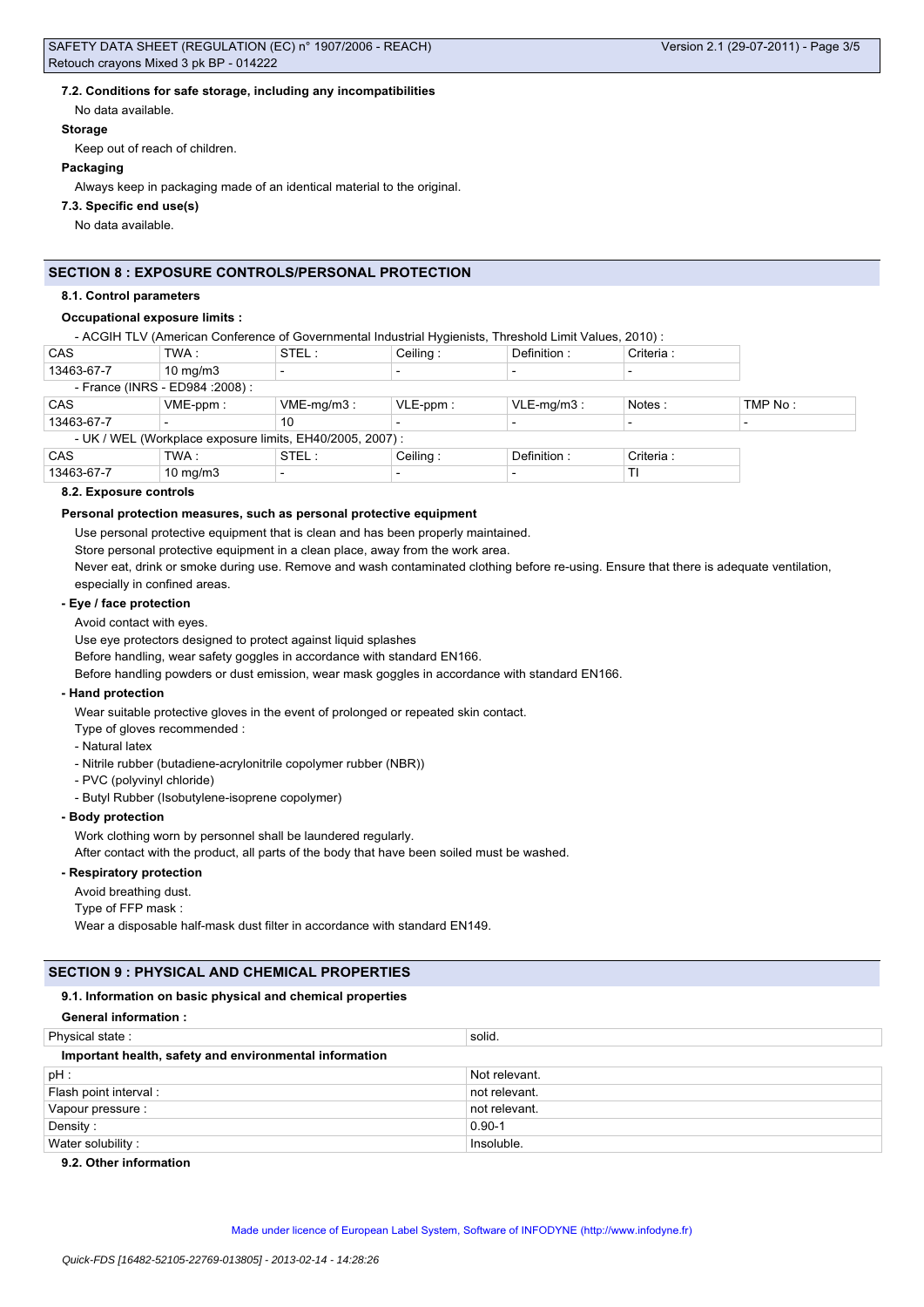No data available.

# **SECTION 10 : STABILITY AND REACTIVITY**

#### **10.1. Reactivity**

No data available.

# **10.2. Chemical stability**

This mixture is stable under the recommended handling and storage conditions in section 7.

#### **10.3. Possibility of hazardous reactions**

No data available.

#### **10.4. Conditions to avoid**

- Avoid :
- heating
- heat
- formation of dusts
- frost

Dusts can form an explosive mixture with air.

#### **10.5. Incompatible materials**

Keep away from :

- combustible material

#### **10.6. Hazardous decomposition products**

The thermal decomposition may release/form :

- carbon monoxide (CO)
- carbon dioxide (CO2)

### **SECTION 11 : TOXICOLOGICAL INFORMATION**

#### **11.1. Information on toxicological effects**

Repeated or prolonged contact with the mixture may cause removal of natural oil from the skin resulting in non-allergic contact dermatitis and absorption through the skin.

### **11.1.1. Substances**

No toxicological data available for the substances.

# **11.1.2. Mixture**

No toxicological data available for the mixture.

# **Monograph(s) from the IARC (International Agency for Research on Cancer) :**

CAS 13463-67-7 : IARC Group 2B : The agent is possibly carcinogenic to humans.

# **SECTION 12 : ECOLOGICAL INFORMATION**

#### **12.1. Toxicity**

#### **12.1.1. Substances**

No aquatic toxicity data available for the substances.

# **12.1.2. Mixtures**

No aquatic toxicity data available for the mixture.

**12.2. Persistence and degradability**

No data available.

- **12.3. Bioaccumulative potential**
- No data available.

**12.4. Mobility in soil**

No data available.

**12.5. Results of PBT and vPvB assessment**

No data available.

### **12.6. Other adverse effects**

No data available.

# **SECTION 13 : DISPOSAL CONSIDERATIONS**

Proper waste management of the mixture and/or its container must be determined in accordance with Directive 2008/98/EC.

#### **13.1. Waste treatment methods**